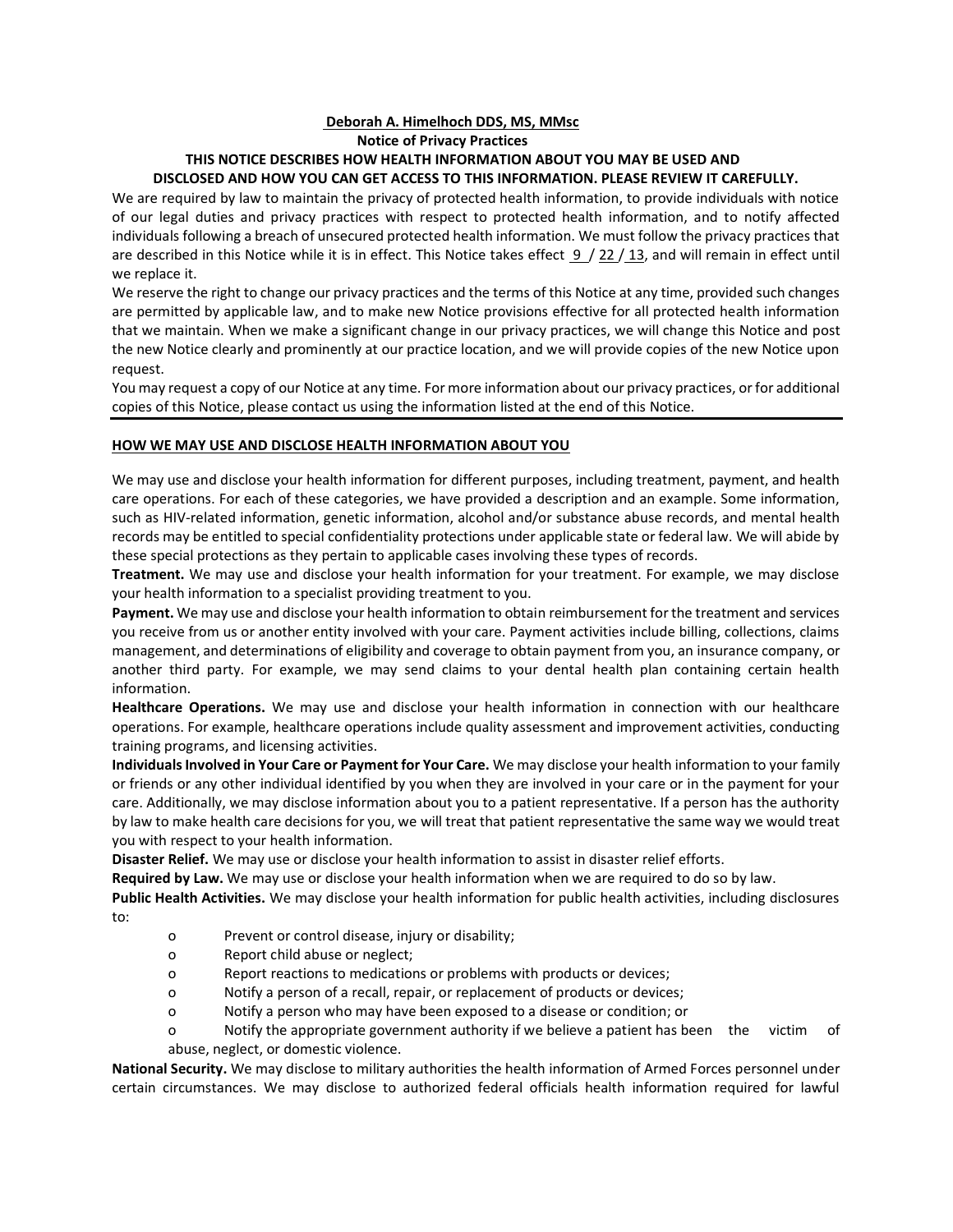intelligence, counterintelligence, and other national security activities. We may disclose to correctional institution or law enforcement official having lawful custody the protected health information of an inmate or patient.

**Secretary of HHS.** We will disclose your health information to the Secretary of the U.S. Department of Health and Human Services when required to investigate or determine compliance with HIPAA.

**Worker's Compensation.** We may disclose your PHI to the extent authorized by and to the extent necessary to comply with laws relating to worker's compensation or other similar programs established by law.

**Law Enforcement.** We may disclose your PHI for law enforcement purposes as permitted by HIPAA, as required by law, or in response to a subpoena or court order.

**Health Oversight Activities.** We may disclose your PHI to an oversight agency for activities authorized by law. These oversight activities include audits, investigations, inspections, and credentialing, as necessary for licensure and for the government to monitor the health care system, government programs, and compliance with civil rights laws.

**Judicial and Administrative Proceedings.** If you are involved in a lawsuit or a dispute, we may disclose your PHI in response to a court or administrative order. We may also disclose health information about you in response to a subpoena, discovery request, or other lawful process instituted by someone else involved in the dispute, but only if efforts have been made, either by the requesting party or us, to tell you about the request or to obtain an order protecting the information requested.

**Research.** We may disclose your PHI to researchers when their research has been approved by an institutional review board or privacy board that has reviewed the research proposal and established protocols to ensure the privacy of your information.

**Coroners, Medical Examiners, and Funeral Directors.** We may release your PHI to a coroner or medical examiner. This may be necessary, for example, to identify a deceased person or determine the cause of death. We may also disclose PHI to funeral directors consistent with applicable law to enable them to carry out their duties.

**Fundraising.** We may contact you to provide you with information about our sponsored activities, including fundraising programs, as permitted by applicable law. If you do not wish to receive such information from us, you may opt out of receiving the communications.

#### **Other Uses and Disclosures of PHI**

Your authorization is required, with a few exceptions, for disclosure of psychotherapy notes, use or disclosure of PHI for marketing, and for the sale of PHI. We will also obtain your written authorization before using or disclosing your PHI for purposes other than those provided for in this Notice (or as otherwise permitted or required by law). You may revoke an authorization in writing at any time. Upon receipt of the written revocation, we will stop using or disclosing your PHI, except to the extent that we have already taken action in reliance on the authorization.

### **Your Health Information Rights**

**Access.** You have the right to look at or get copies of your health information, with limited exceptions. You must make the request in writing. You may obtain a form to request access by using the contact information listed at the end of this Notice. You may also request access by sending us a letter to the address at the end of this Notice. If you request information that we maintain on paper, we may provide photocopies. If you request information that we maintain electronically, you have the right to an electronic copy. We will use the form and format you request if readily producible. We will charge you a reasonable cost-based fee for the cost of supplies and labor of copying, and for postage if you want copies mailed to you. Contact us using the information listed at the end of this Notice for an explanation of our fee structure.

If you are denied a request for access, you have the right to have the denial reviewed in accordance with the requirements of applicable law.

**Disclosure Accounting.** With the exception of certain disclosures, you have the right to receive an accounting of disclosures of your health information in accordance with applicable laws and regulations. To request an accounting of disclosures of your health information, you must submit your request in writing to the Privacy Official. If you request this accounting more than once in a 12-month period, we may charge you a reasonable, cost-based fee for responding to the additional requests.

**Right to Request a Restriction.** You have the right to request additional restrictions on our use or disclosure of your PHI by submitting a written request to the Privacy Official. Your written request must include (1) what information you want to limit, (2) whether you want to limit our use, disclosure or both, and (3) to whom you want the limits to apply. We are not required to agree to your request except in the case where the disclosure is to a health plan for purposes of carrying out payment or health care operations, and the information pertains solely to a health care item or service for which you, or a person on your behalf (other than the health plan), has paid our practice in full.